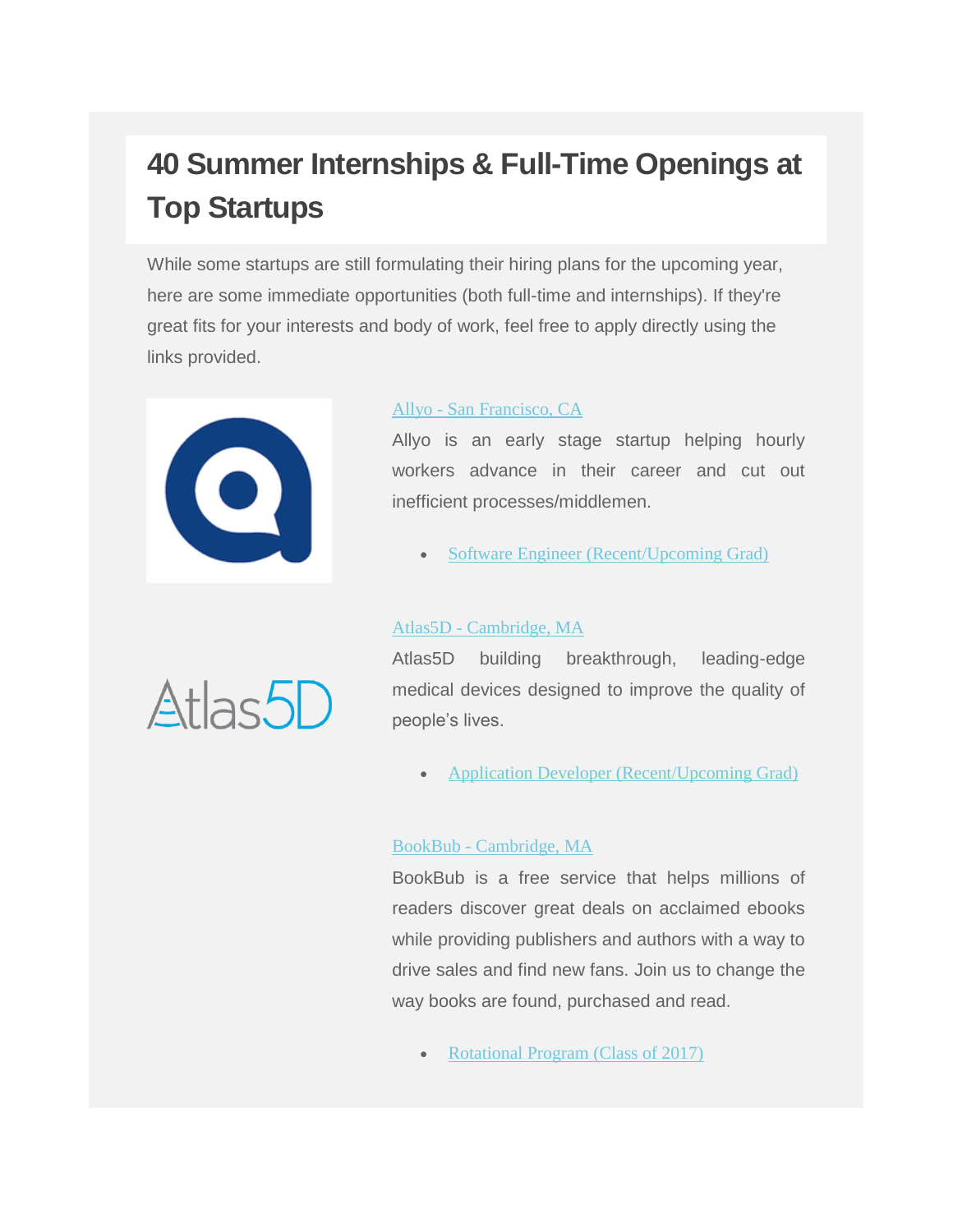## **BookBub**

- [Business Analyst Internship \(Summer 2017\)](http://grnh.se/jy2otw1)
- [Full Stack / Backend Software Engineer](http://grnh.se/l8y7vw) (Class of [2017\)](http://grnh.se/l8y7vw)
- [Software Engineering Internship \(Summer 2017;](http://grnh.se/mb4h2s)  [Class of](http://grnh.se/mb4h2s) 2018)

#### Exablox - [Sunnyvale, CA](http://thinkb1g.com/startups/exablox)

Exablox is a storage startup that was formed to make enterprise class featured storage integrated with cloud management accessible to small and medium businesses. We are developing groundbreaking technology in file systems and cloud technologies.

- [Cloud Infrastructure Software Engineer](https://goo.gl/otcg3J)  [\(Recent/Upcoming Grad\)](https://goo.gl/otcg3J)
- File Systems Software Engineer [\(Recent/Upcoming Grad\)](https://goo.gl/m4rKEv)
- [UI Engineer \(Recent/Upcoming Grad\)](https://goo.gl/TQ3kv5)
- [Cloud Infrastructure Software Engineer Intern](https://goo.gl/5Qj63Q)
- [File Systems Software Engineer Intern](https://goo.gl/YxoYOq)
- [UI Engineer Intern](https://goo.gl/2jHpiW)

#### Formlabs - [Somerville, MA](http://thinkb1g.com/startups/formlabs)

Focused on reinventing 3D printing, Formlabs develops and manufactures high-resolution, professional desktop stereolithographic 3D printers for designers, engineers and other creators.



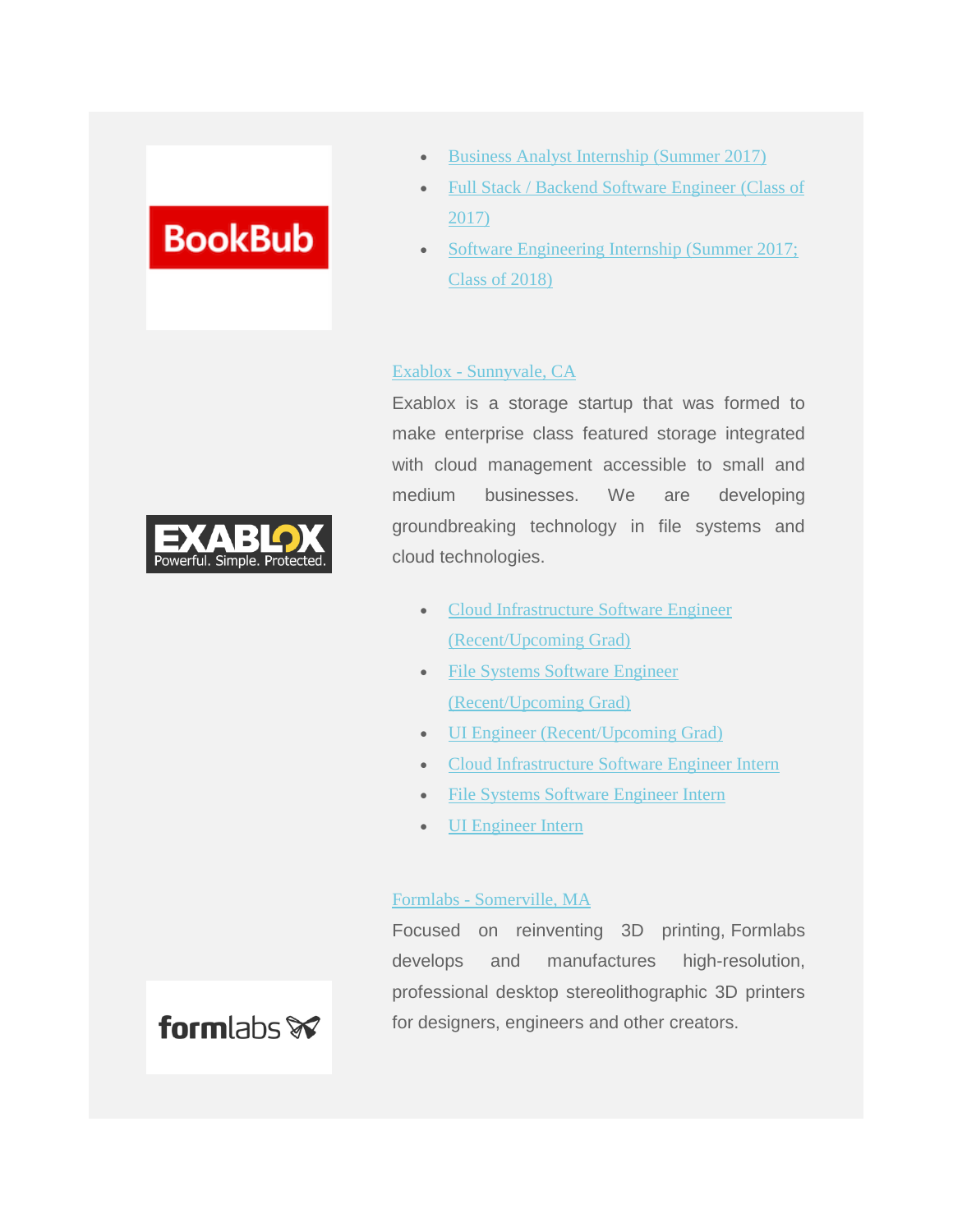- [Python Software Intern](https://goo.gl/Yfm8yW) [\(Summer\)](https://goo.gl/Yfm8yW)
- [Desktop Software Intern](https://goo.gl/1F9vsy) [\(Summer\)](https://goo.gl/1F9vsy)

#### Handshake - [San Francisco, CA](http://thinkb1g.com/startups/handshake)

Handshake is building the college career network of the future, to transform the recruiting experience for students, career centers and employers.

- Full-Stack Software Engineer (Recent/Upcoming [Grad\)](https://goo.gl/jDHShO)
- [Data & Analytics Engineer Intern](https://goo.gl/iG5xYv)

#### Onera - [San Francisco, CA](http://thinkb1g.com/startups/onera)

Onera is an early stage technology company that aims to use discrete algorithms and machine learning to help some of the largest multi-channel retailers solve real-time optimization problems.

• [Software Engineer \(Recent/Upcoming](http://goo.gl/71OiML) Grad)

#### PerformLine - [Morristown, NJ](http://thinkb1g.com/startups/performline)



PerformLine is the industry's leading marketing compliance company bringing SaaS automation and scale to companies looking to mitigate risk and ensure brand safety.

[Product Management Intern \(Summer\)](http://grnh.se/a07m281)



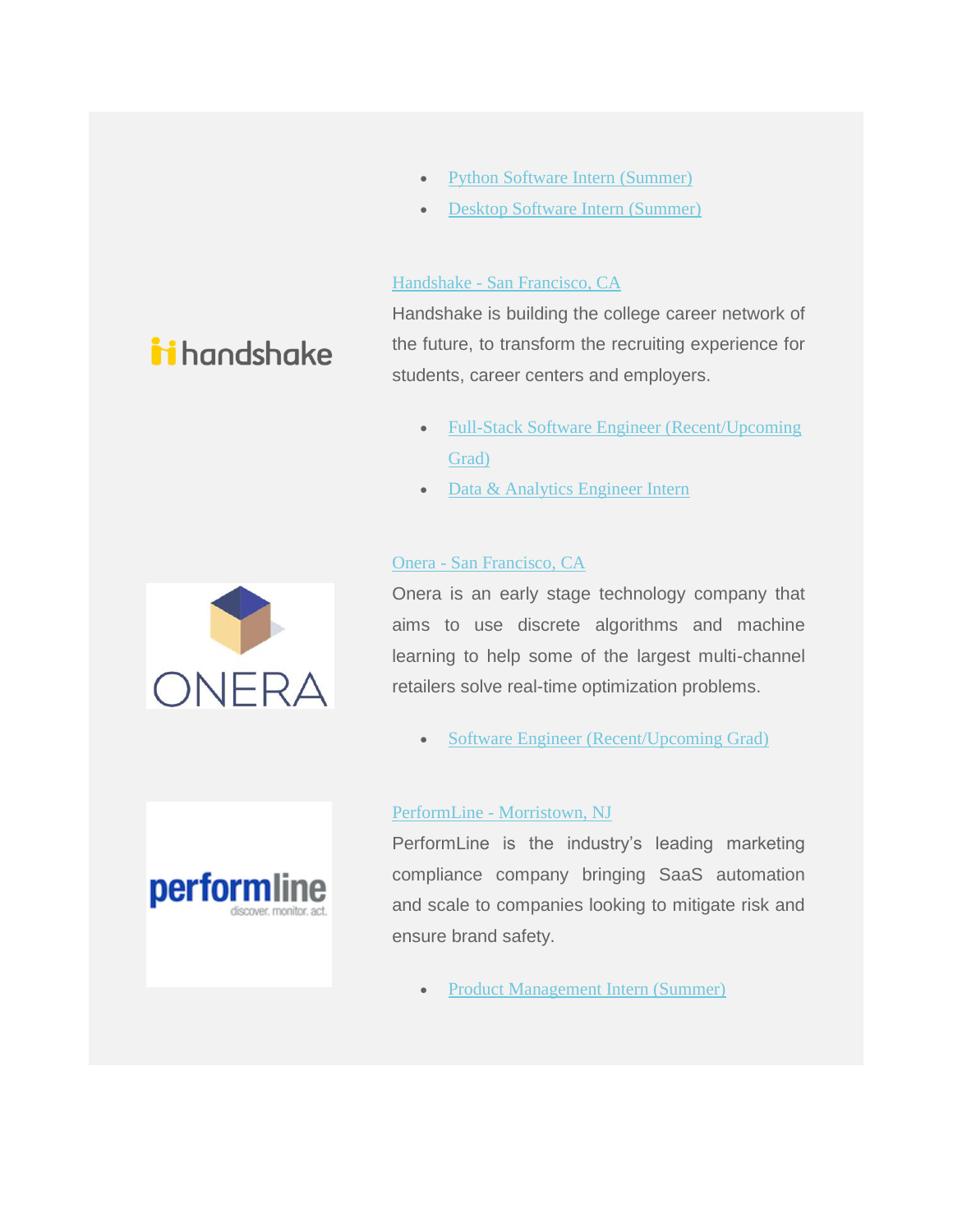

#### [Platelet BioGenesis -](http://plateletbiogenesis.com/) Boston, MA

Platelet BioGenesis is a Harvard University spinout that is making human platelets from stem cells. By removing the volunteer donor, we can make platelets that are cheaper, safer, and available on demand.

[Research Associate \(New Grad\)](https://goo.gl/MMkQQB)

#### Sample6 - [Woburn, MA](http://sample6.com/)



Sample6 is on a mission to revolutionize food safety through science, software and passion. They've built the world's fastest pathogen detection system for the worst of the foodborne pathogens (e.g., E. coli, Salmonella, Listeria).

[Business Development \(Intern\)](https://goo.gl/aqDS3M)



#### Stealth Startup - San Francisco, CA

Bringing together code + culture to build the platform for artists, superfans & brands.

- [Full Stack Engineer \(Recent/Upcoming Grad\)](https://goo.gl/Lsff0T)
- Machine Learning Engineer (Recent/Upcoming) [Grad\)](https://goo.gl/G6h9V8)
- [Data Science Engineer \(Recent/Upcomg Grad\)](https://goo.gl/4R7R1B)
- [Software Engineering Intern \(Summer\)](https://goo.gl/DKVxxi)

#### Zymergen - [Emeryville, CA](http://zymergen.com/)

Zymergen is a technology company bringing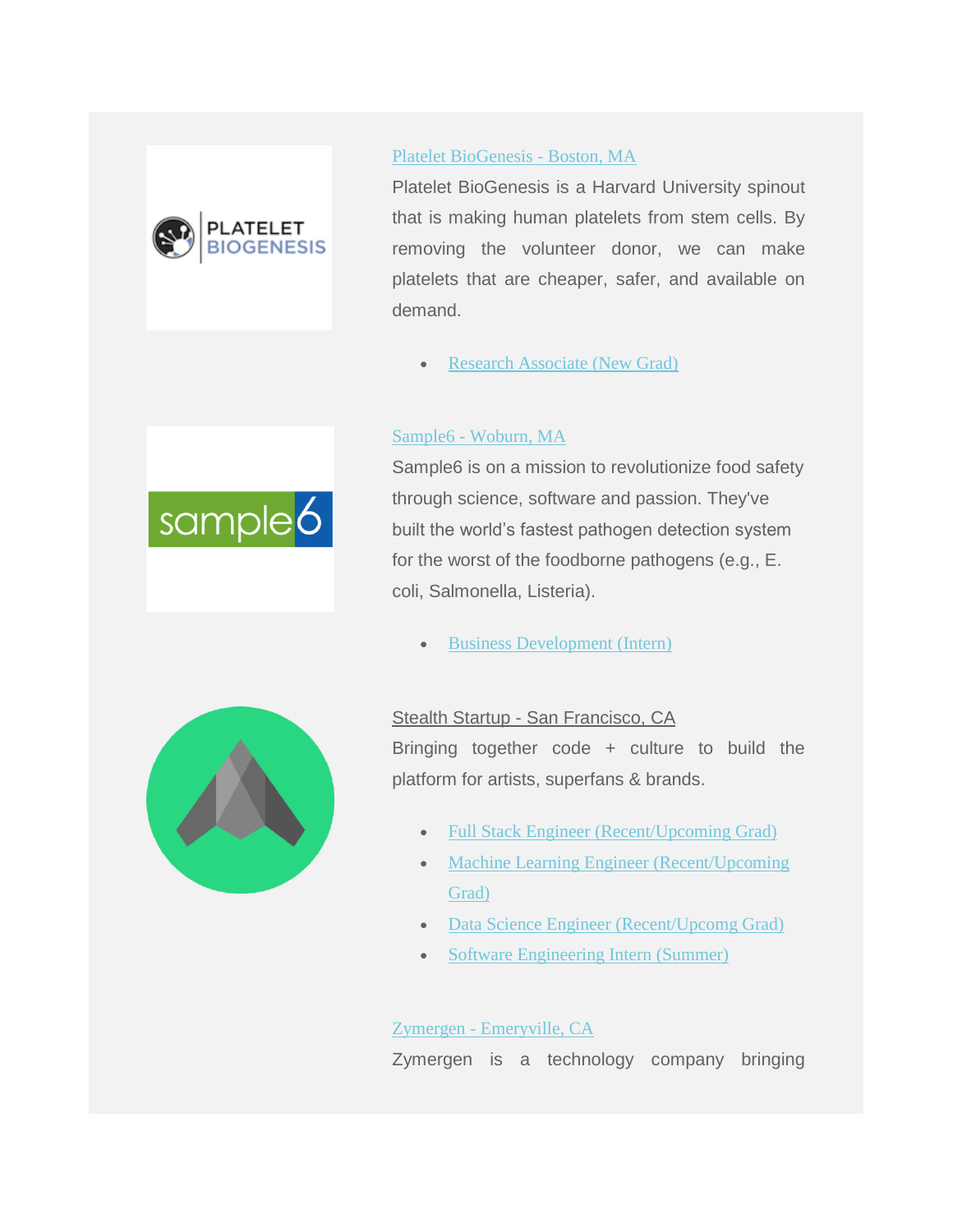together data science, automation, and computation to unlock the power of biology to shape the world around us.

- [Business Development Analyst](https://goo.gl/pBFMPa)
- [Operations Associate / Senior Operations](https://goo.gl/u5Fybq)  [Associate, Genome Engineering](https://goo.gl/u5Fybq)
- [Research Associate, CRISPR/Cas9 Genome](https://goo.gl/rhh72V)  [Engineering](https://goo.gl/rhh72V)
- [Research Associate, Fermentation](https://goo.gl/Gby7oy)
- Research Associate, Fermentation Test [Improvement](https://goo.gl/nzw1tz)
- [Research Associate, Genome Engineering](https://goo.gl/ES4Q4R)
- [Research Associate, Microbe Screening](https://goo.gl/EqNLmy)
- [Research Associate, Strain Banking](https://goo.gl/RzZTa7)
- [Scientist, Advanced Technology Development](https://goo.gl/Y6bXyL)
- [Scientist, Biology](https://goo.gl/Qv5jN2)
- [Scientist, CRISPR/Cas9 Genome Engineering](https://goo.gl/Nl8voz)
- [Scientist, Fermentation](https://goo.gl/xEet2Z)
- [Scientist, Genome Engineering](https://goo.gl/PsJ6xo)
- Scientist, High Throughput Genome Engineering **[Optimization](https://goo.gl/E5qkhB)**
- [Scientist, Metabolic Pathway](https://goo.gl/zwDTC5) Engineering
- [Scientist, Prokaryotic Engineering](https://goo.gl/Dx3Z2p)

## **Cool Fellowships & Entrepreneurial Programs**

#### <del>୦.</del>ଡେଡ zymergen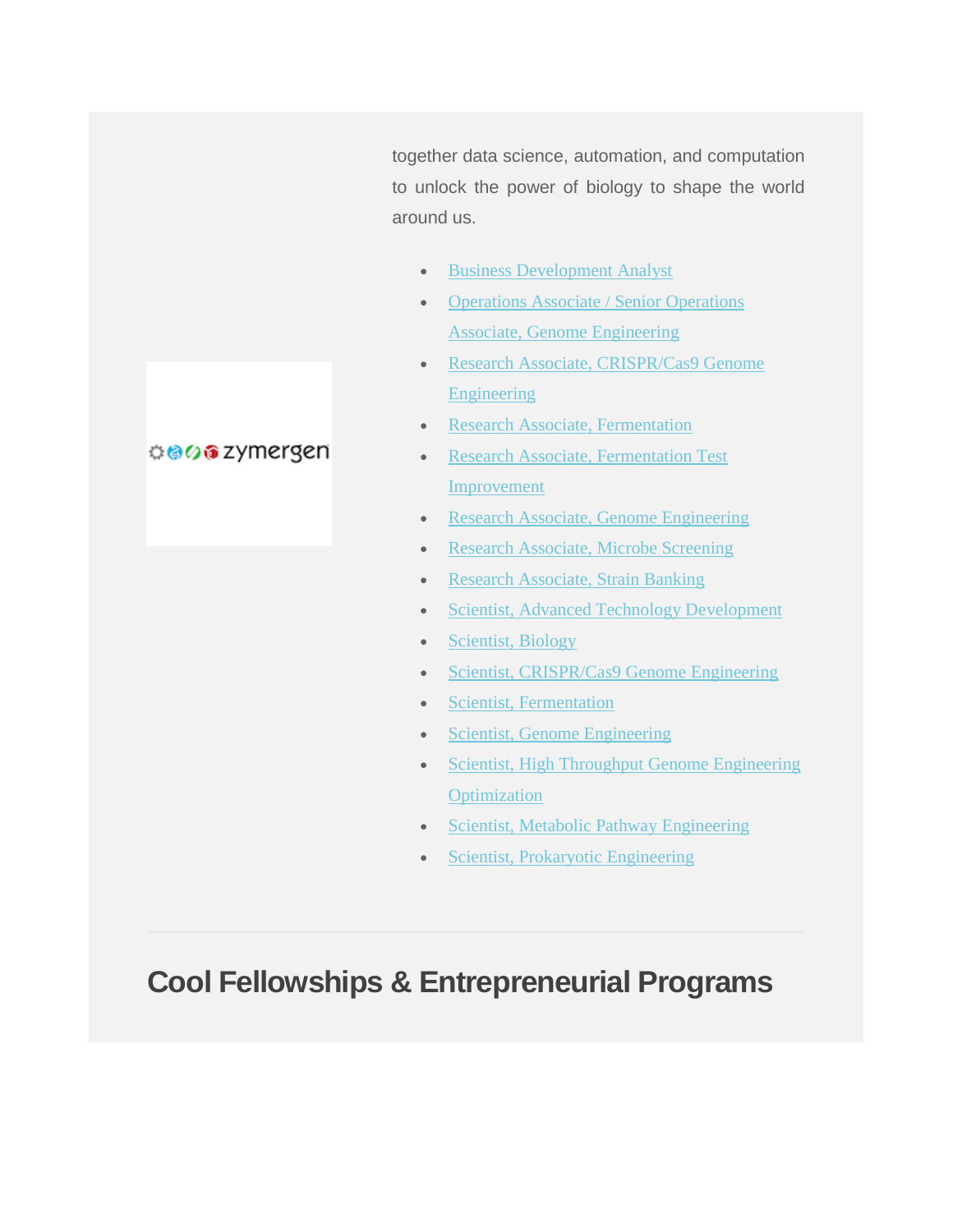#### [PennApps Fellows](http://www.pennappsfellows.com/)

A 10-week summer internship program (paid) that pairs talented students from across the world to top Philadelphia tech companies & startups. Other benefits include free housing for the entire summer, networking and social events, and more. Application deadline: Feb. 1st.

#### [KPCB Design & Product Fellows](http://kpcbfellows.com/)

Over the course of a summer, KPCB Design Fellows join a Kleiner Perkins portfolio company, where they develop their design skills and are mentored by an executive within the company. Participants in the new Product Fellows program will get the chance to spend a full year working at a Silicon Valley startup. The deadline for submissions is Jan. 31st.

#### [Summer@Highland](http://summer.hcp.com/)

For student entrepreneurs working on a startup (and their teams), Highland Capital Partners is offering up to \$30K in cash, free office space for the summer (Cambridge, MA or Silicon Valley), and access to seasoned mentors. Application deadline: Mar. 19th.





## $\leq$ **HIGHLAND**

## **ThinkB1G Resources to Leverage**

[Telephonic Office Hours](https://form.jotform.com/70235850263957)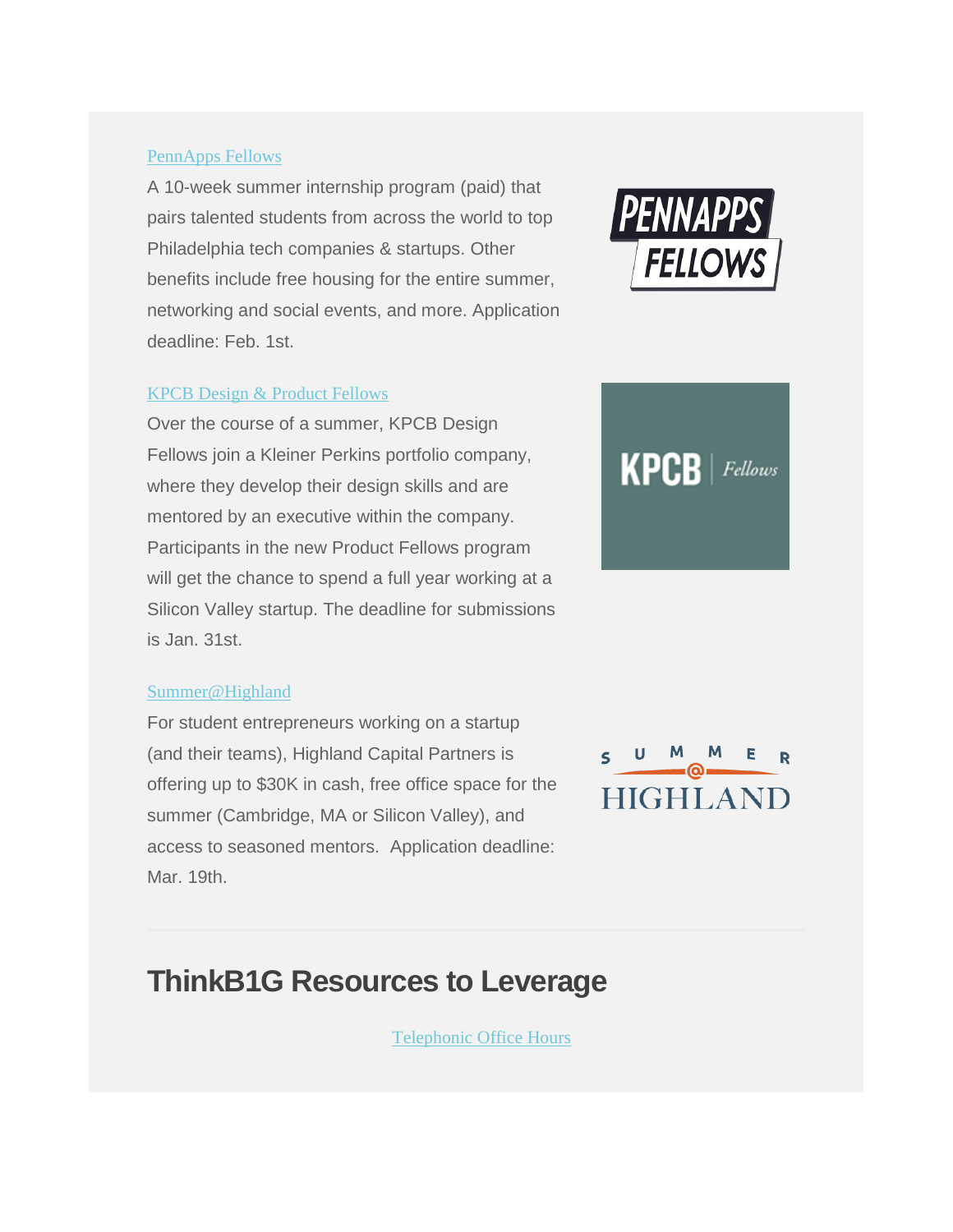# **OFFICE**<br>HOURS

Recognizing that many of you may be in areas we're not visiting over the next couple of months, we're allocating 20 openings to hold office hours over the phone. These informal conversations can be taken wherever is most helpful to you: your background & interests, openings at startups, feedback on your resume, etc. To request a 15 minute slot, visit this [link](https://form.jotform.com/70235850263957).



#### [ThinkB1G Student Section](http://thinkb1g.com/students)

We've enhanced the Students section of our website to provide you a centralized collection of our presentations, podcasts, videos, and other advice that we've made available.

## **More Advice on Landing a Position at a Startup**

[11 Step Job Search Process for University Students](https://www.linkedin.com/pulse/eleven-step-job-search-process-university-students-howie-rhee?trk=hp-feed-article-title-like) Howie Rhee, Managing Director of the Duke Innovation and Entrepreneurship Initiative at Duke University, offers this terrific guide for how to approach your job search.



#### Taking Advantage of LinkedIn

LinkedIn can be a powerful asset in helping you land your ideal role. Here are three resources to help tune your strategy & approach to get the most out of it.

[How to Use LinkedIn As a Student--](https://www.linkedin.com/pulse/how-use-linkedin-student-nail-dream-job-jerome-knyszewski) And Nail